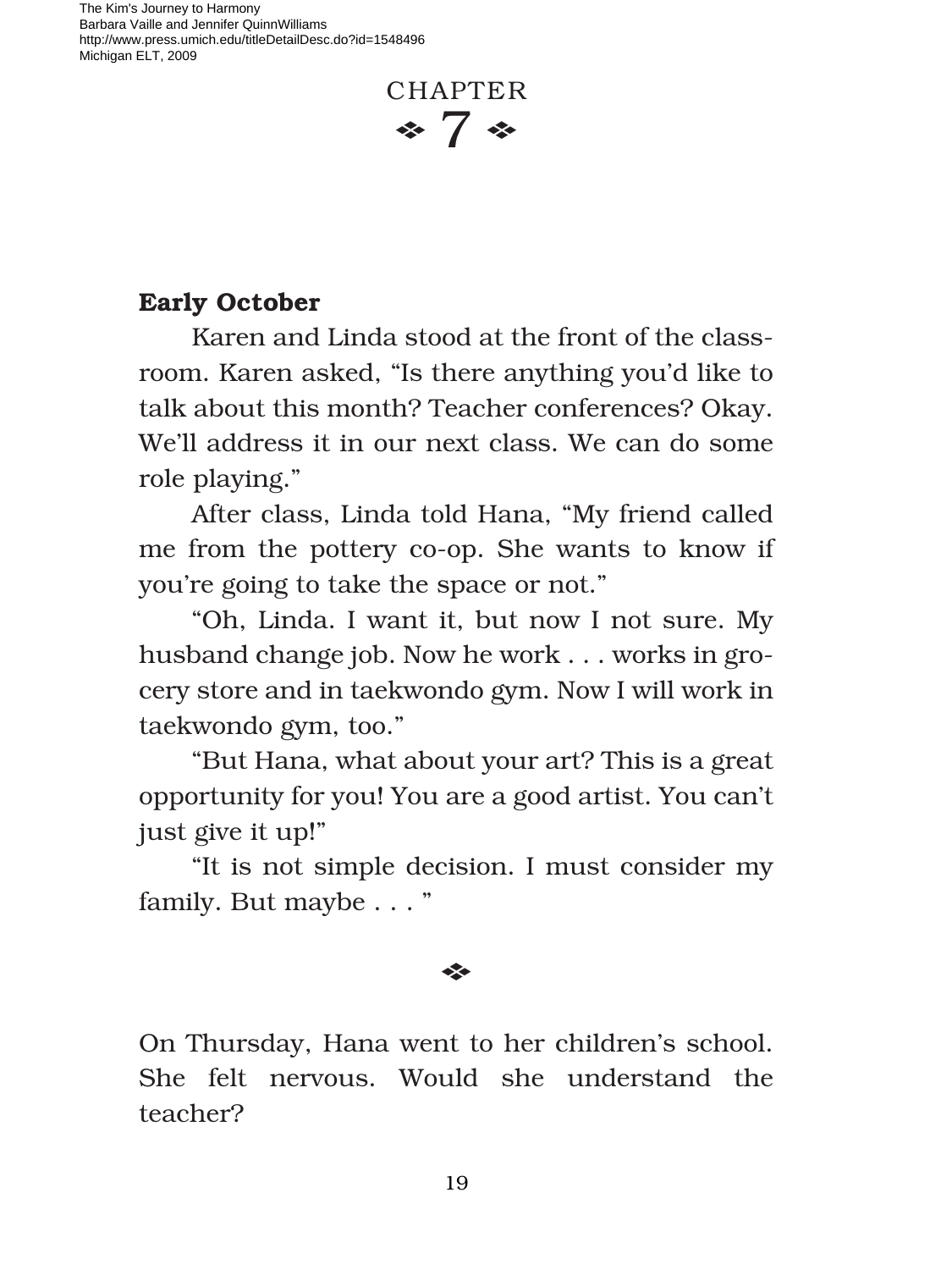Mr. O, the children's English teacher, came to greet Hana when she entered the room. He was very tall. He had an easy smile and a handsome, youthful face.

"Mr. O? I am the mother of Dak Ho and Cho Hee."

"Yes, of course. Nice to meet you. I work with both of your children here every day."

Mr. O asked her to sit down. Then he said, "I was wondering if something happened at school or at home that would explain why Dak Ho's behavior has changed. When he first came to class, he was friendly and outgoing. But then he stopped participating in our discussions. Did something happen at home?"

"We moved to apartment, and . . . "

"That must be it. Change is hard, and moving is a big change."

Hana felt low after the conferences. She didn't think Dak Ho's behavior was caused by the move. She felt sure that the situation between Hyo and Kwan was the real reason.

Then Hana thought about her art dilemma. She knew what Mi Sun would say. Mi Sun would tell her that she must do the job in the taekwondo studio and forget about doing pottery. The family needed her, and that was her role. It was selfish to do what she wanted. Thoughts were swirling in her mind.

*This is crazy,* she said to herself. *Maybe if I*